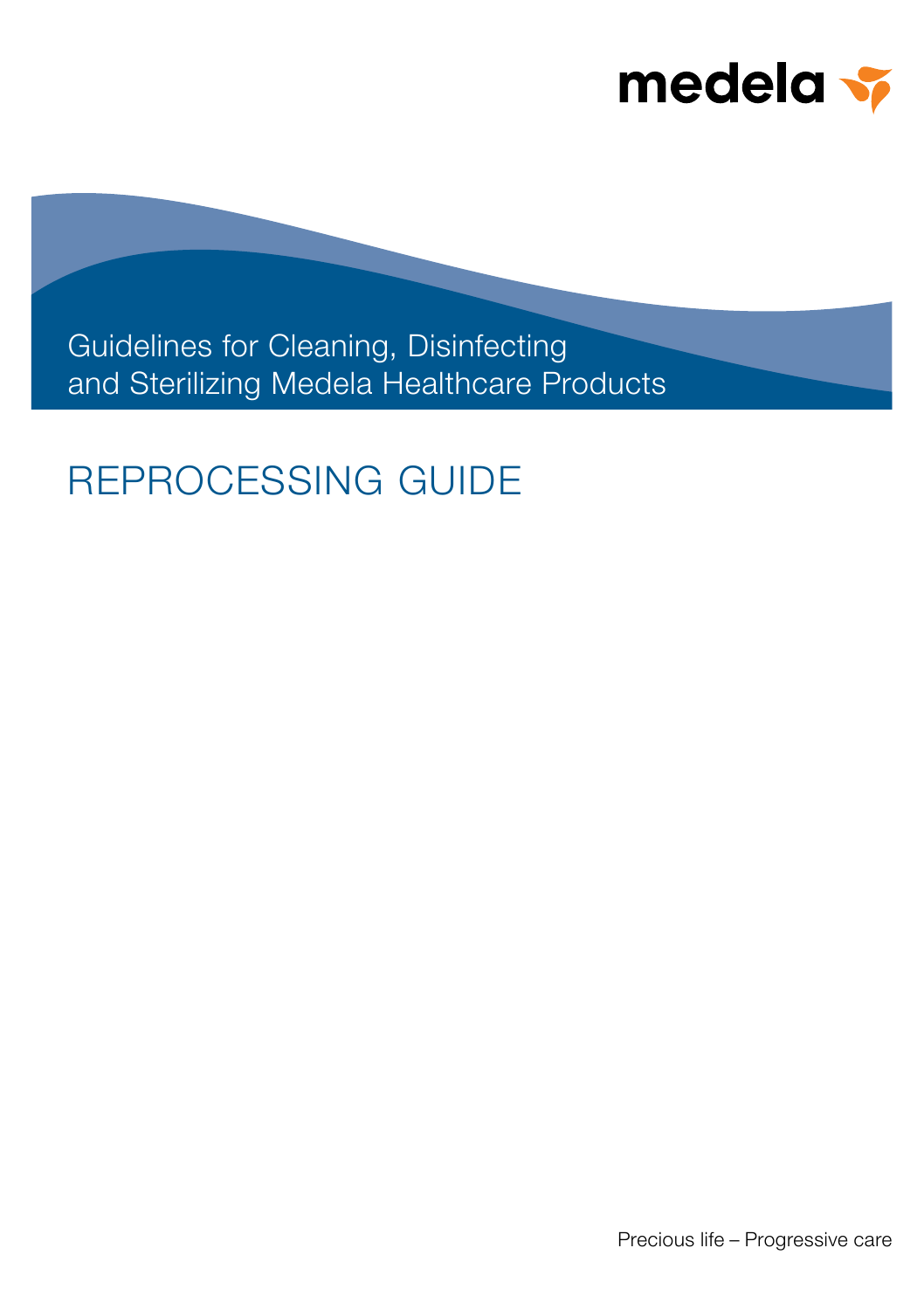## 7 Point of use

## 7.1 Materials and equipment

- Personal Protective Equipment (PPE: disposable gloves, proper protective gear).
- Lint free nonwoven wipes.
- $-$  Sterile cold water (<40 °C, <104 °F).

## 7.2 Disassembly procedure

- Disinfect your hands.
- Put on disposable gloves and proper protective gear.
- Disassemble if possible.



Housing suction pumps: remove Safety Set as shown. Suction pumps in general: Remove all accessories if attached.

## 7.3 Initial manual cleaning procedure

- Directly after use (within a maximum of 2 hours post-procedurally) wipe the surfaces to remove all gross debris by using a lint free nonwoven wipe wetted with sterile cold water  $(<$  40 °C,  $<$  104 °F).
- Ensure that all surfaces are thoroughly wetted.
- Wipe again using another wipe and keep moist for a minimum of 5 minutes then repeat it with another wipe.
- Dispose of protective gloves.
- Disinfect your hands.

## 7.4 Cautions

- Before cleaning electrical devices, disconnect the power plug from the power socket.
- Clean all surfaces immediately after use (maximum 2 hours post-procedurally) to avoid residues from drying and to prevent growth of microorganisms.
- Never use steel brushes or steel wool for cleaning.
- Water temperatures higher than  $45^{\circ}$ C (113 $^{\circ}$ F) can cause protein coagulation which may affect the efficacy of the process.
- Never place the device in water or other liquids.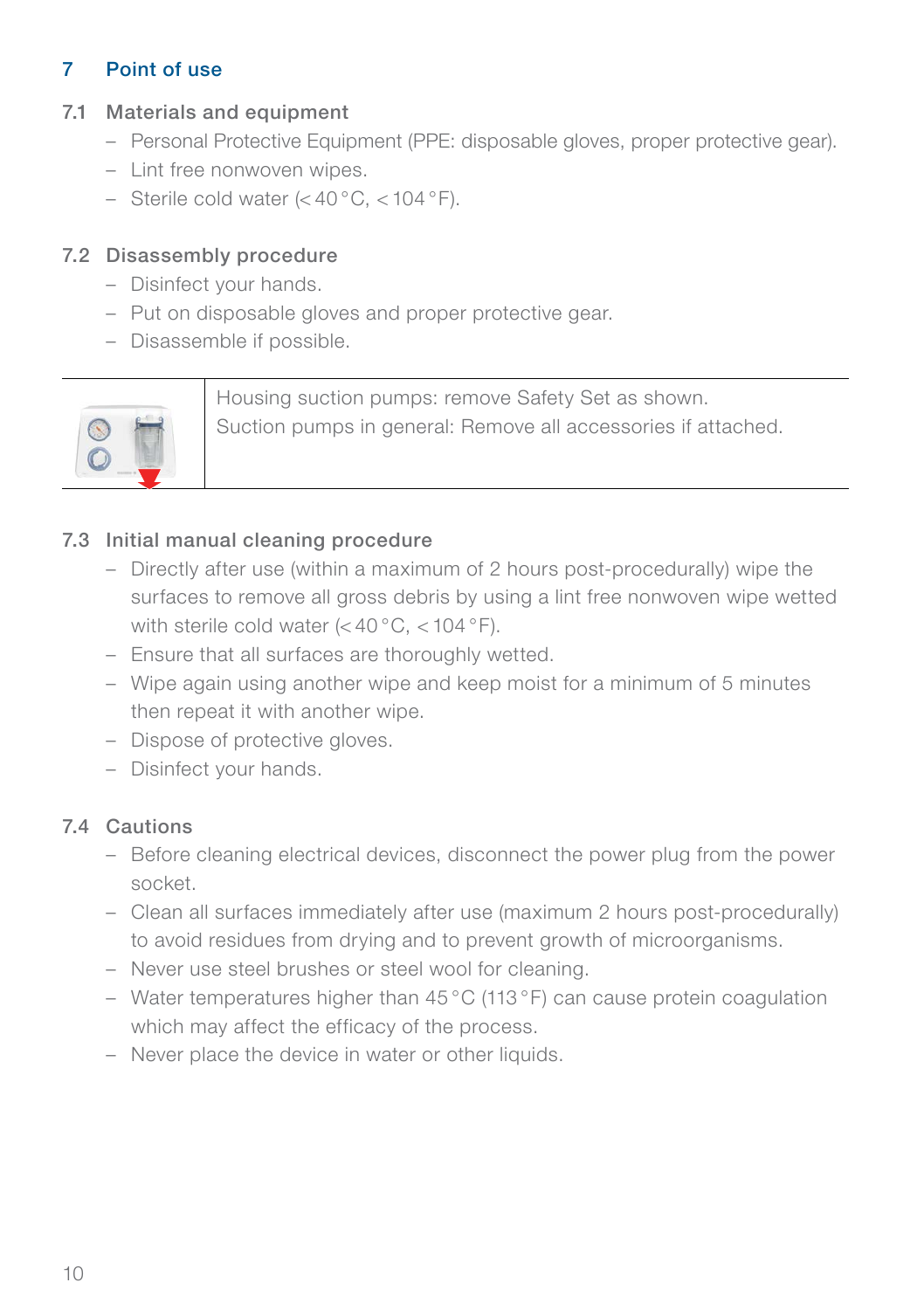## 8 Thorough cleaning

#### 8.1 Materials and equipment

- Personal Protective Equipment (PPE: disposable gloves, proper protective gear).
- Lint free nonwoven wipes wetted with an enzymatic detergent.
- $-$  Sterile cold water (<40 °C, <104 °F).

## 8.2 Thorough manual cleaning procedure

- Disinfect your hands.
- Put on disposable gloves and proper protective equipment.
- Use the wipes wetted with an enzymatic detergent according to the manufacturer's instructions for use.
- Ensure that all surfaces are thoroughly wetted.
- Check surfaces for visible dirt and repeat these steps if necessary.
- At the end use a wipe wetted with sterile cold water  $(<$  40 °C,  $<$  104 °F) to wipe surfaces. Repeat these steps if necessary.

## 8.3 Procedure drying

- Allow surfaces to dry after thorough manual cleaning before use.
- Dispose of protective gloves.
- Disinfect your hands.

## 8.4 Cautions

- Before cleaning electrical devices, disconnect the power plug from the power socket.
- Never use steel brushes or steel wool for cleaning.
- Water temperatures higher than 45 °C (113 °F) can cause protein coagulation which may affect the efficacy of the process.
- Never place the device in water or other liquids.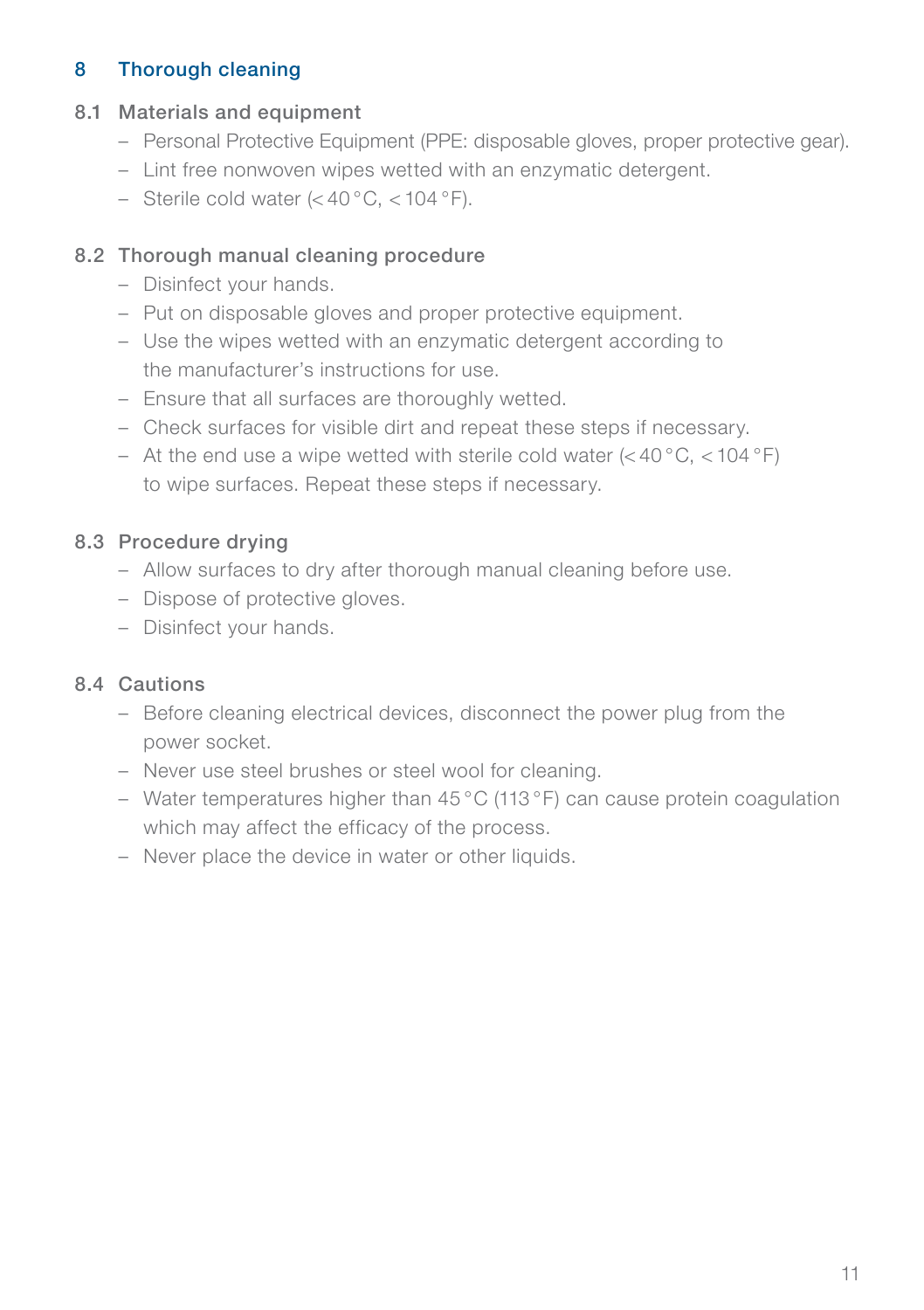## 9 Intermediate level disinfection

#### 9.1 Materials and equipment

- Personal Protective Equipment (PPE: disposable gloves, proper protective gear).
- Disinfecting wipes.

## 9.2 Manual disinfection

- Disinfect your hands.
- Put on disposable gloves and proper protective equipment.
- Use disinfecting wipes according to the manufacturer's instructions for use.
- After 5 minutes wipe with another disinfecting wipe.

## 9.3 Drying

- Allow the surface to dry for a minimum of 5 minutes.
- Dispose of protective gloves.
- Disinfect your hands.

## 9.4 Caution

– Never place the device in water or other liquids.

## 9.5 Recommended agent:

– CaviWipes®

Address: 1717 West Collins Avenue, Orange, CA 92867, U.S.A.

Homepage: http://www.metrex.com

Phone: (800) 841 1428

Email: metrexcustcare@sybrondental.com

– Mikrozid® AF Wipes Schülke&Mayr GmbH Address: Robert-Koch Str. 2, 22851 Norderstedt, GERMANY Homepage: http://www.schuelke.com Phone: +49 (0) 40 521 00 0 Email: info@schuelke.com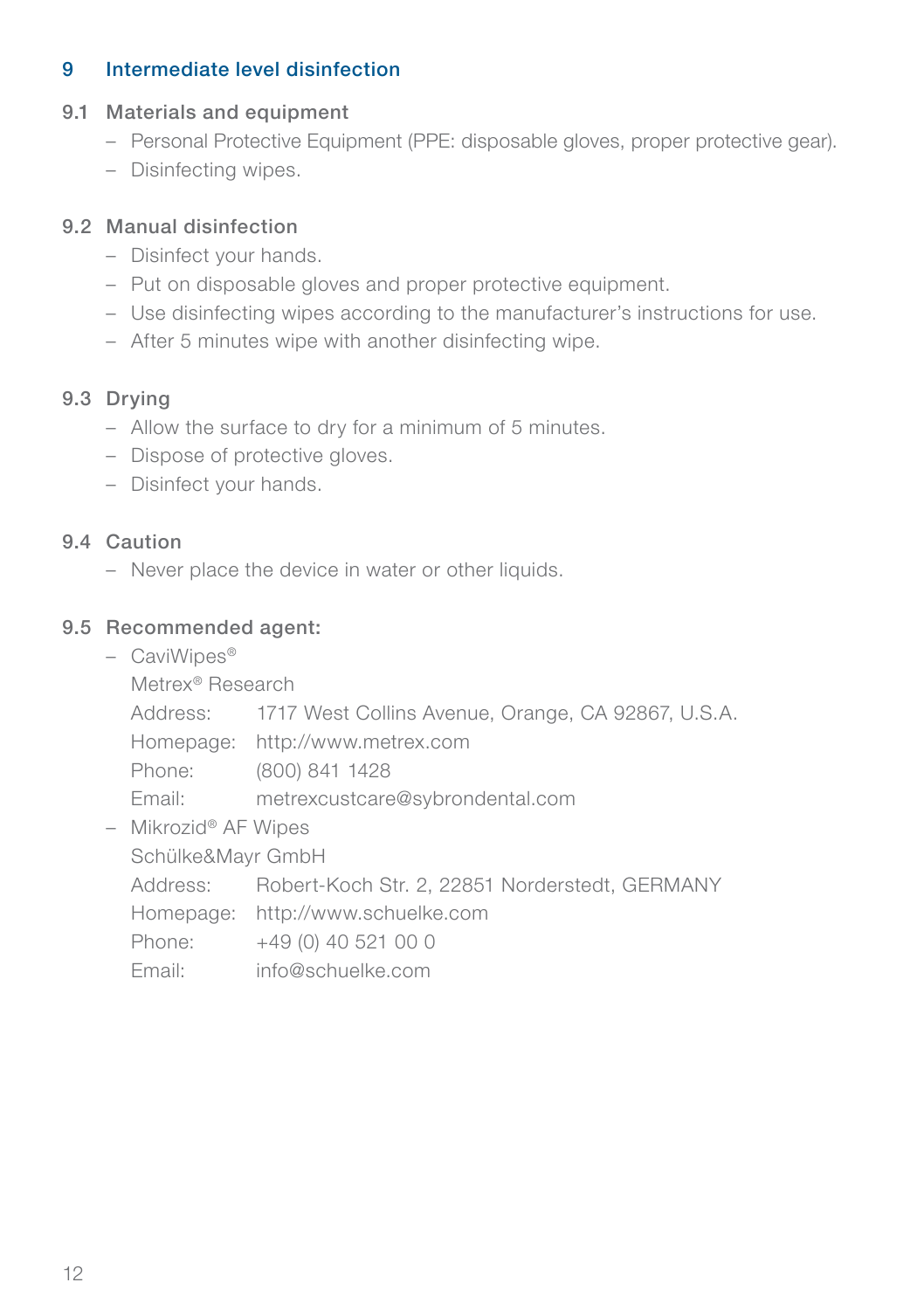## 13 Point of use

#### 13.1 Materials and equipment

- Personal Protective Equipment (PPE: disposable gloves, proper protective gear)
- Sterile cold water (< 40 °C, < 104 °F)

## 13.2 Procedure disassembly

- Disinfect your hands.
- Put on disposable gloves and proper protective equipment.
- PC jars:
	- When used with the disposable liners from Medela: remove liners according to suction pump's instructions for use, chapter 10
	- Remove jar from clamp holder
- Quiver:
	- Remove from holder

## 13.3 Initial cleaning with rinsing water

- Remove gross debris.
- Rinse all parts with sterile cold, running water  $( $40^{\circ}$ C,  $<$  104 $^{\circ}$ F) for 3 minutes.$
- Dispose of protective gloves.
- Disinfect your hands.

## 13.4 Cautions

- Clean all parts immediately after use (maximum 2 hours postoperatively) to avoid drying of residues and to prevent growth of microorganisms.
- Never use steel brushes or steel wool for cleaning.
- Water temperatures higher than 45 °C (113 °F) can cause protein coagulation which may affect the efficacy of the process.

## 14 Thorough cleaning and thermal disinfection

## 14.1 Materials and equipment

– Disposable gloves

## 14.2 Automated cleaning and disinfection with washer disinfector

- Disinfect your hands.
- Put on disposable gloves.
- Load items into the washer disinfector.
- Choose the washer disinfector washing cycle.
- Operate the washer disinfector.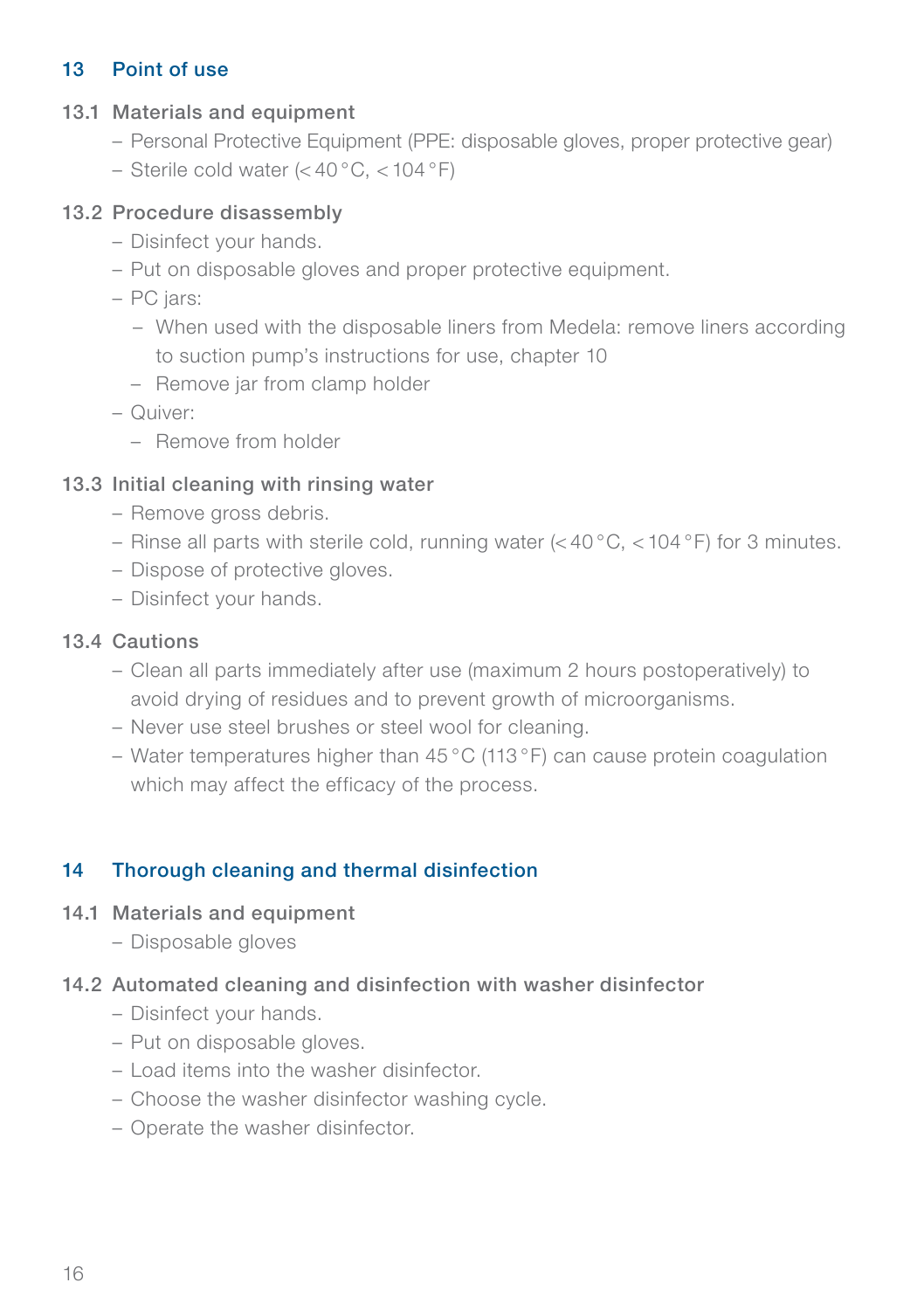- On completion, unload the washer disinfector.
- Visually check for remaining soil and dryness. If soil remains, repeat the procedure cleaning and disinfection with washer disinfector.
- Remaining wetness may be removed with medical grade compressed air or by heating in an oven below 110°C (230°F).

| Pre-wash           | 1 water, temperature 10°C, time 1 minute                                   |
|--------------------|----------------------------------------------------------------------------|
| Cleaning           | 1l water, temperature 40°C, time 3 minutes,<br>dosage 0.3% neodisher® FA   |
| Neutralization     | 1 water, temperature 60°C, time 2 minutes,<br>dosage $0.1\%$ neodisher ® Z |
| Intermediate rinse | 1l water, temperature 10°C, time 1 minute                                  |
| Disinfection       | 1 water, temperature 93°C, time 5 minutes                                  |
| Drying             | temperature 50°C, time 17 minutes                                          |

### 14.3 Washer disinfector cycle information

#### 14.4 Inspection procedure

- Check the parts visually for damage and throw away at first signs of damage or weakness.
- Dispose of protective gloves.
- Disinfect your hands.

## 14.5 Cautions

- Water temperatures higher than 45 °C (113 °F) during the cleaning cycle can cause protein coagulation which may affect the efficacy of the process.
- Avoid contact between items (movement during washing could cause damage).
- Arrange items so that channels and openings are always oriented downwards
- Please follow instructions for use of manufacturer:
- for washing disinfector and
- for detergents and disinfectants
- If available, attach tubing to nozzles in washer disinfector.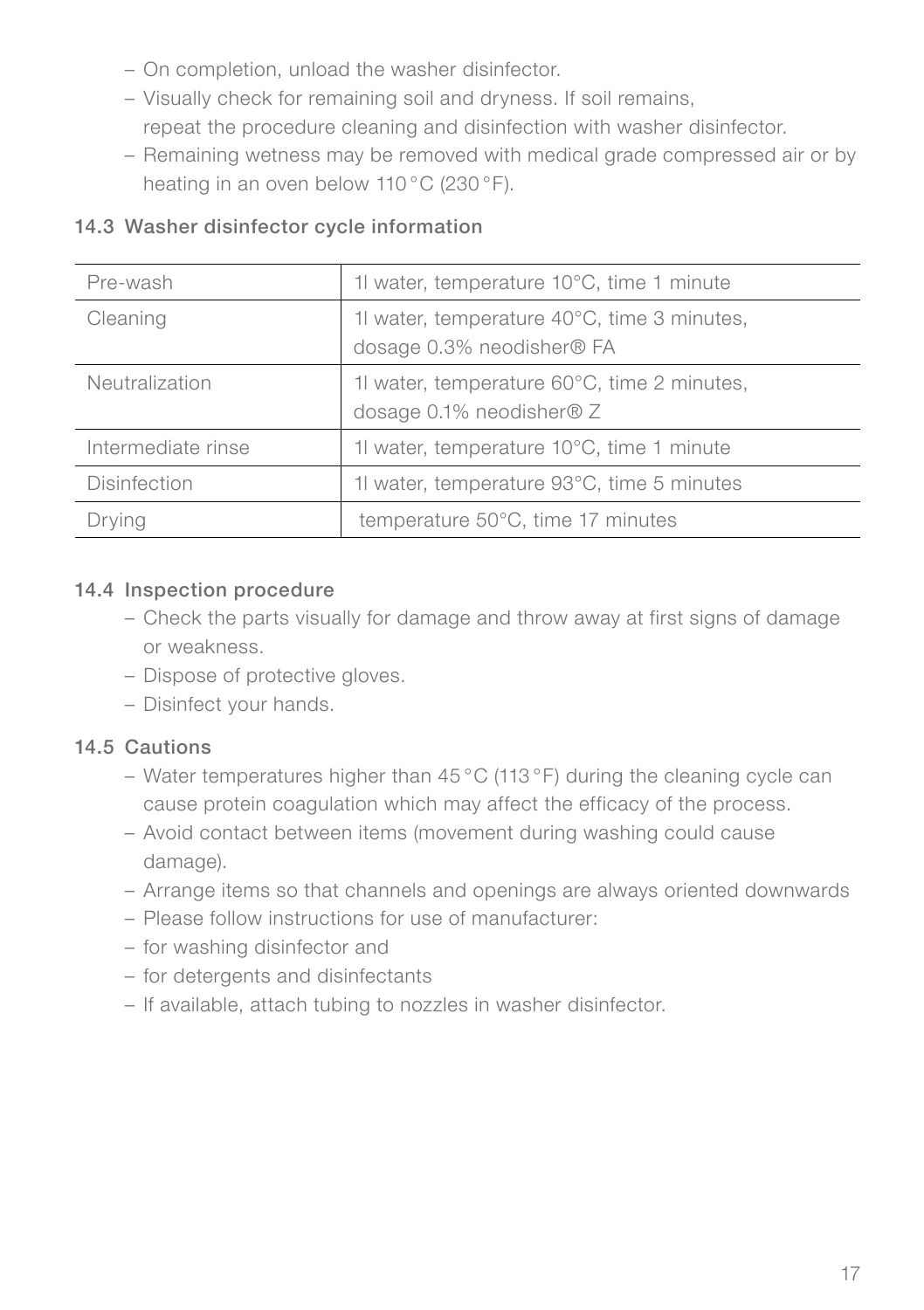### 14.6 Recommended agents for thorough cleaning and thermal disinfection:

- neodisher® FA as the Liquid Detergent and neodisher® Z as the Liquid Neutralizing Agent Miele, Inc. Address: 9 Independence Way, Princeton, NJ 08540, U.S.A. Homepage: http://www.miele.us Phone: (800) 991 9380 Email: proinfo@mieleusa.com
- neodisher® FA as the Liquid Detergent and neodisher® Z as the Liquid Neutralizing Agent Chemische Fabrik Dr. Weigert GmbH & Co. KG Mühlenhagen 85, D-20539 Hamburg, GERMANY Homepage: http://www.drweigert.com

#### 15 Storage

#### 15.1 Reassembly procedure and storage

- Where appropriate, the cleaned, disinfected and checked medical products should be prepared for Re-Use.
- Sufficient protection of the medical products must be provided in order to keep medical products dry and dust free.

#### 15.2 Caution

– Store medical products dry and dust free.